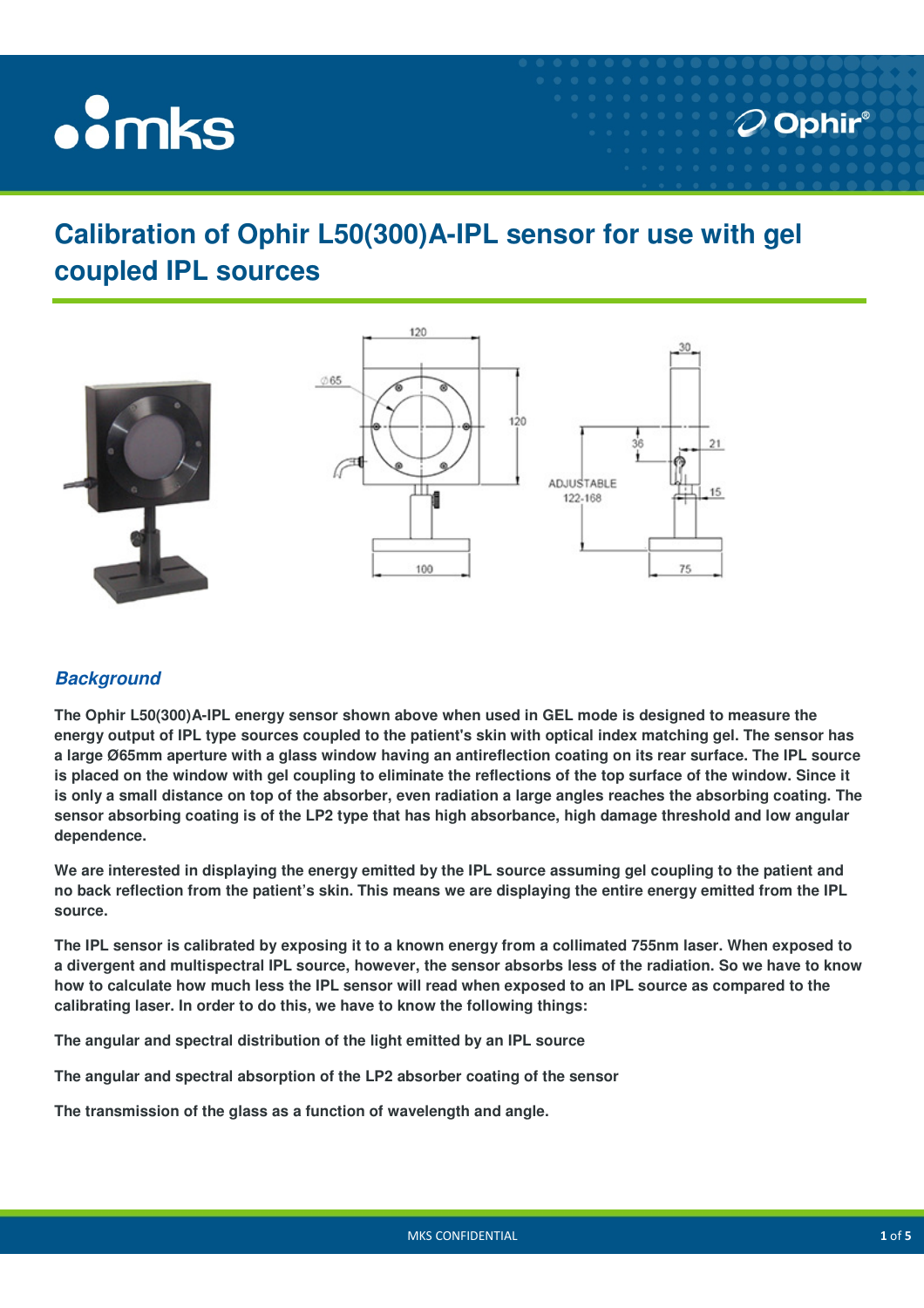# **.** mks

#### **IPL source – angular distribution**

**In order to measure the IPL light source spatial light distribution, a hemispherical container was made filled with water. The tip of the handpiece was immersed in the water thus eliminating back reflections even for rays coming out at high angles. The energy was measured at various angles on the surface of the hemisphere both parallel to the long side of the source, perpendicular to it and in between. This was done for IPL sources from 3 different vendors.** 



**There was found to be no major difference in light distribution in the various azimuth directions and the light distribution with angle for the three IPL sources tested was found to be as in the left graph below. In our calibration calculations, we take the distribution to be an average of the measurements as shown in the right graph below.** 



**Note that past the critical angle of about 42 degrees, no light is transmitted by the glass whereas in a gel coupled IPL, all angles will be transmitted.** 

 $\mathcal{D}$  Ophir $^{\circ}$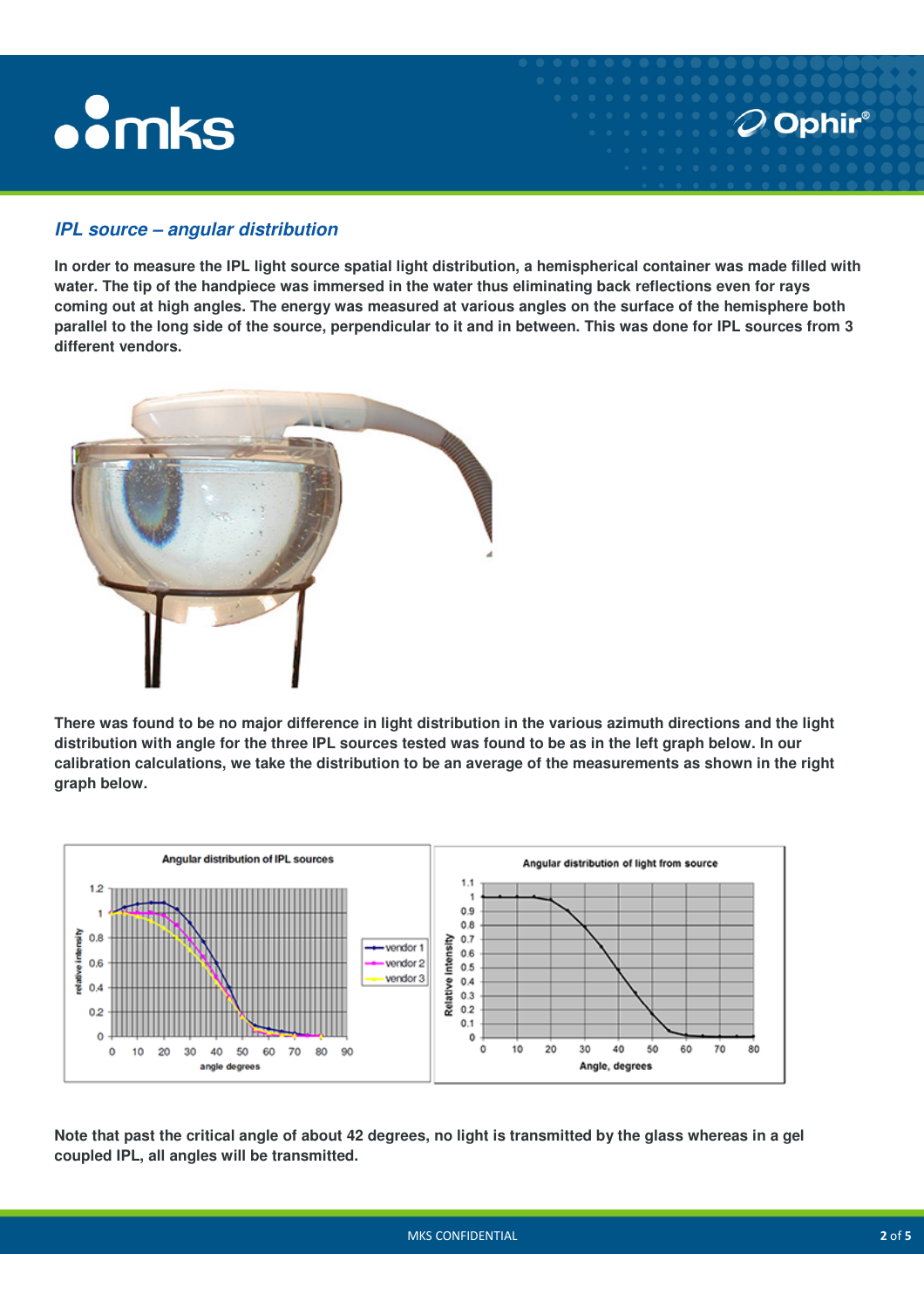# **oomks**

## **IPL Source - Spectral Distribution**

**Since we calibrate the IPL sensor using a pulsed 755nm laser and the measurement involves a spectral distribution of light typically from 600 to 1000nm, we also need to know the spectral distribution of the IPL source. This was determined using a calibrated spectrum analyzer. Since there is only a weak dependence of calibration on the spectral profile, even if the profile of a particular IPL source differs from the one below, the calibration is not affected much.** 



### **Angular and Spectral absorption of the LP2 absorber**

**The measured values of the angular and spectral absorption of the LP2 coating are shown below. Note the small dependence on angle and wavelength.** 



#### **Transmission of the glass as a function of Angle and Wavelength**

**Below left, we see the transmission of the glass as a function of angle. Note that at the critical angle of 42 degrees, the transmission falls to zero. Note also that the spectral dependence below right is small except at the shortest wavelengths.** 

**O** Ophir®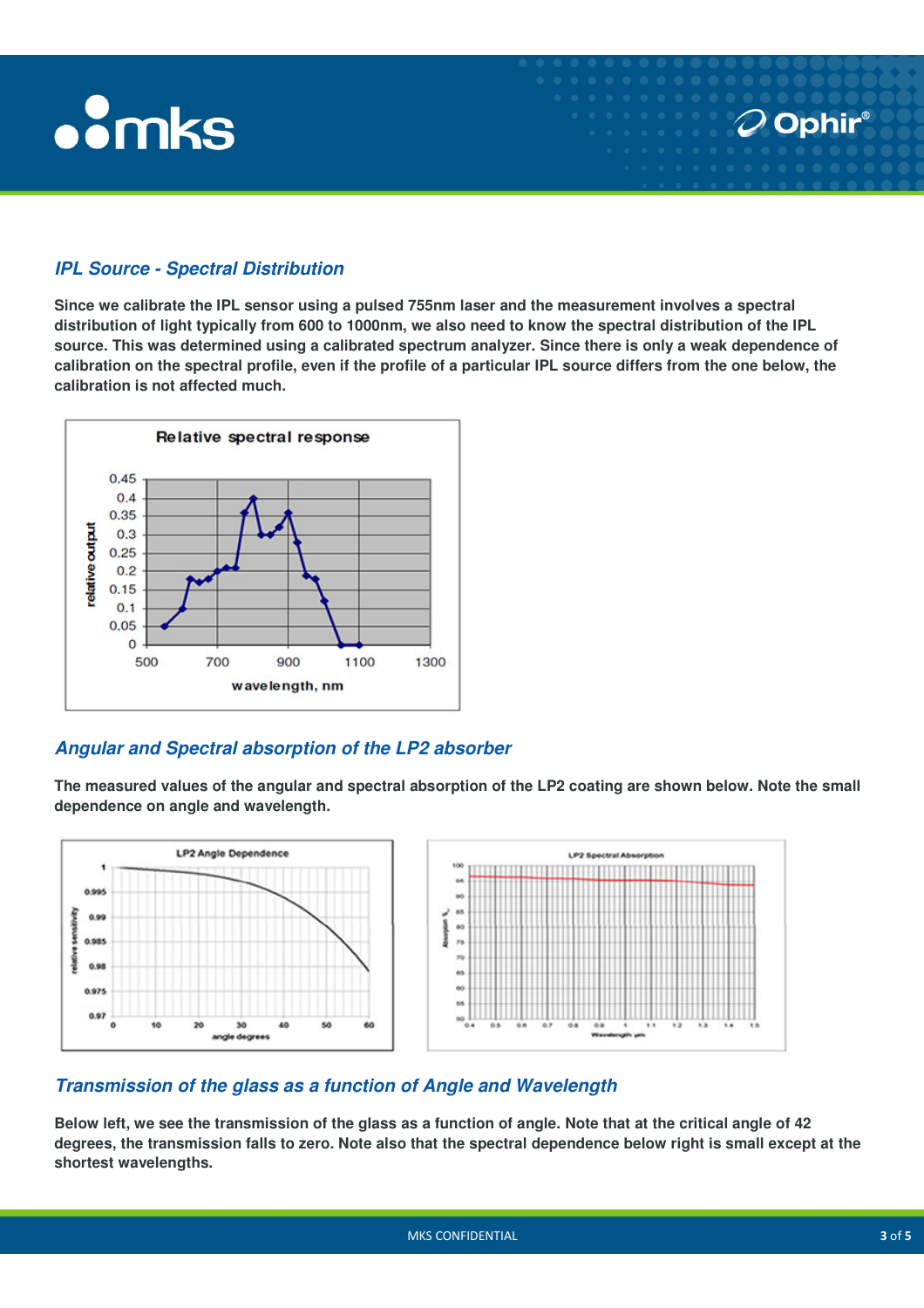



### **Analysis and calibration factor**

**After we have the above information we can calculate the calibration factor for the IPL sensor as follows:** 

**Relative Absorption of Sensor Absorber:** 

**(absorption of LP2 absorber per angle)\*(transmission of window per angle)\*(solid angle correction) where the above formulas are weighted for the relative output of the IPL source at various angles.** 

**The above formula is compared to the absorption of the collimated single wavelength calibration laser** 

**The correction factor is then given by (absorption of laser source)/(absorption of IPL source) where this correction factor is calculated to be 1.102** 

#### **Independent check of accuracy**

**In order to check if the above analysis was correct, we did an independent check in two different ways:** 

We measured the output of the IPL source with a different type of Ophir IPL sensor, the Ophir model L40(150)A-**IPL which uses a pyramidal light guide and which had been independently analysed and calibrated in the past. The aperture of the DB type sensor is 22x22mm so the IPL source of 10x48mm was checked to see if its output was uniform over the surface and the measurement was adjusted to compensate for the fact that only 22/48 of the output was measured.** 

**The L50(300)A-IPL as calibrated using the calculated calibration factor read within 2% of the DB head.**

**We then measured the output of the IPL when placed directly on the sensor surface and coupled with gel. In this case, the IPL light guide in contact with the sensor surface changes its measurement characteristics so we corrected for that by measuring the effect. We did this by passing a collimated laser beam through the light guide and measuring the difference in reading when the light guide is in contact vs when it is not in contact** 

**The L50(300)A-IPL as calibrated using the calculated calibration factor read 2.6% lower than the same head when the laser was in direct contact with the absorber surface.** 

 $\mathcal{O}$  Ophir $^{\circ}$